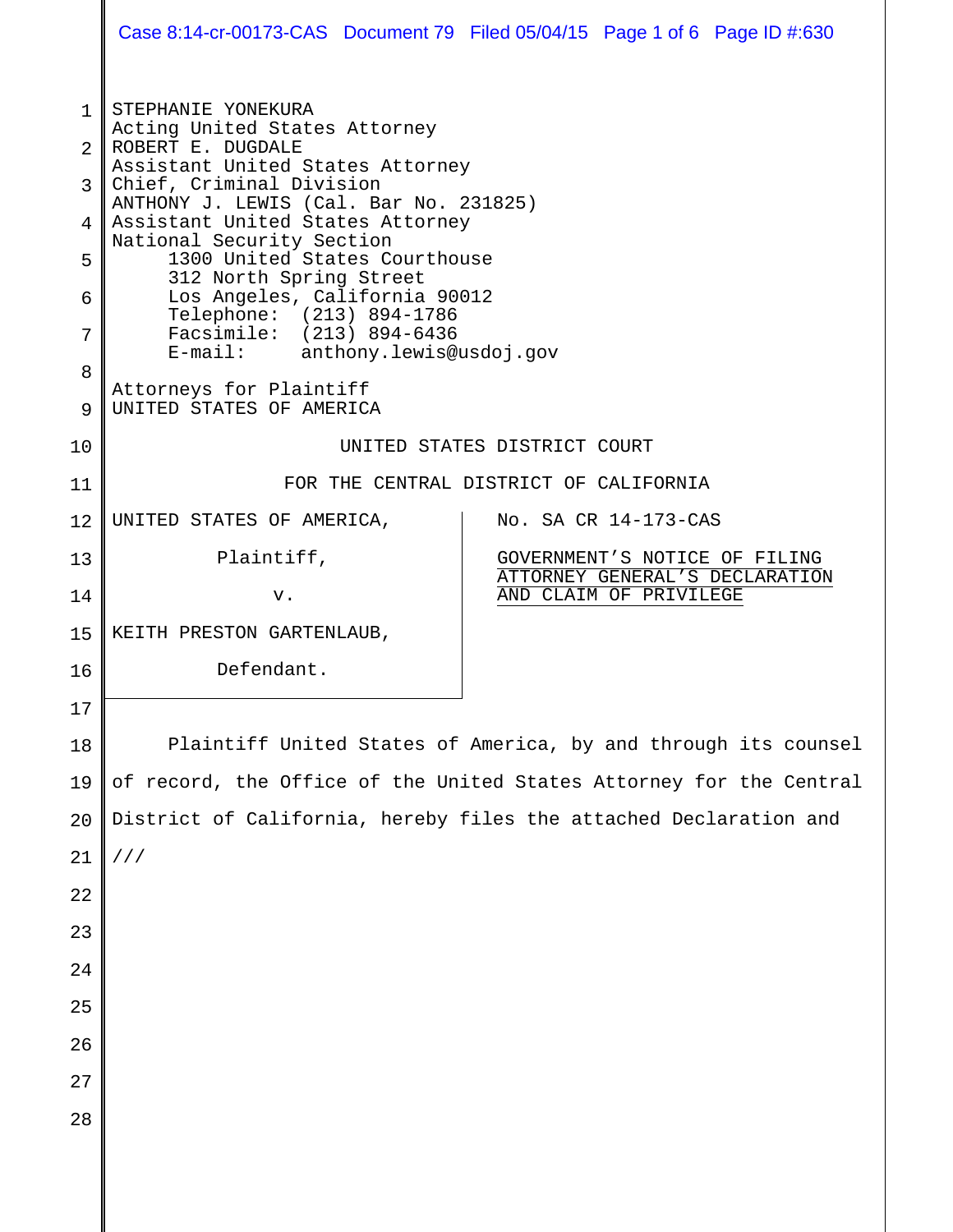|                | Case 8:14-cr-00173-CAS Document 79 Filed 05/04/15 Page 2 of 6 Page ID #:631          |                                                     |
|----------------|--------------------------------------------------------------------------------------|-----------------------------------------------------|
| $\mathbf{1}$   |                                                                                      |                                                     |
| $\overline{2}$ | Claim of Privilege of the Attorney General of the United States,<br>attached hereto. |                                                     |
| 3              | Dated: May 4, 2015                                                                   | Respectfully submitted,                             |
|                |                                                                                      |                                                     |
| 4              | STEPHANIE YONEKURA                                                                   | Acting United States Attorney                       |
| 5<br>6         | ROBERT E. DUGDALE                                                                    | Assistant United States Attorney                    |
| 7              |                                                                                      | Chief, Criminal Division                            |
| 8              | /s/                                                                                  |                                                     |
|                | <b>ANTHONY LEWIS</b>                                                                 |                                                     |
| 9              |                                                                                      | Assistant United States Attorney                    |
| 10             |                                                                                      | Attorneys for Plaintiff<br>UNITED STATES OF AMERICA |
| 11             |                                                                                      |                                                     |
| 12             |                                                                                      |                                                     |
| 13             |                                                                                      |                                                     |
| 14             |                                                                                      |                                                     |
| 15             |                                                                                      |                                                     |
| 16             |                                                                                      |                                                     |
| $17\,$         |                                                                                      |                                                     |
| $18\,$         |                                                                                      |                                                     |
| 19             |                                                                                      |                                                     |
| $20\,$         |                                                                                      |                                                     |
| 21             |                                                                                      |                                                     |
| 22             |                                                                                      |                                                     |
| 23             |                                                                                      |                                                     |
| 24             |                                                                                      |                                                     |
| 25             |                                                                                      |                                                     |
| 26             |                                                                                      |                                                     |
| 27             |                                                                                      |                                                     |
| 28             |                                                                                      |                                                     |
|                | $\sqrt{2}$                                                                           |                                                     |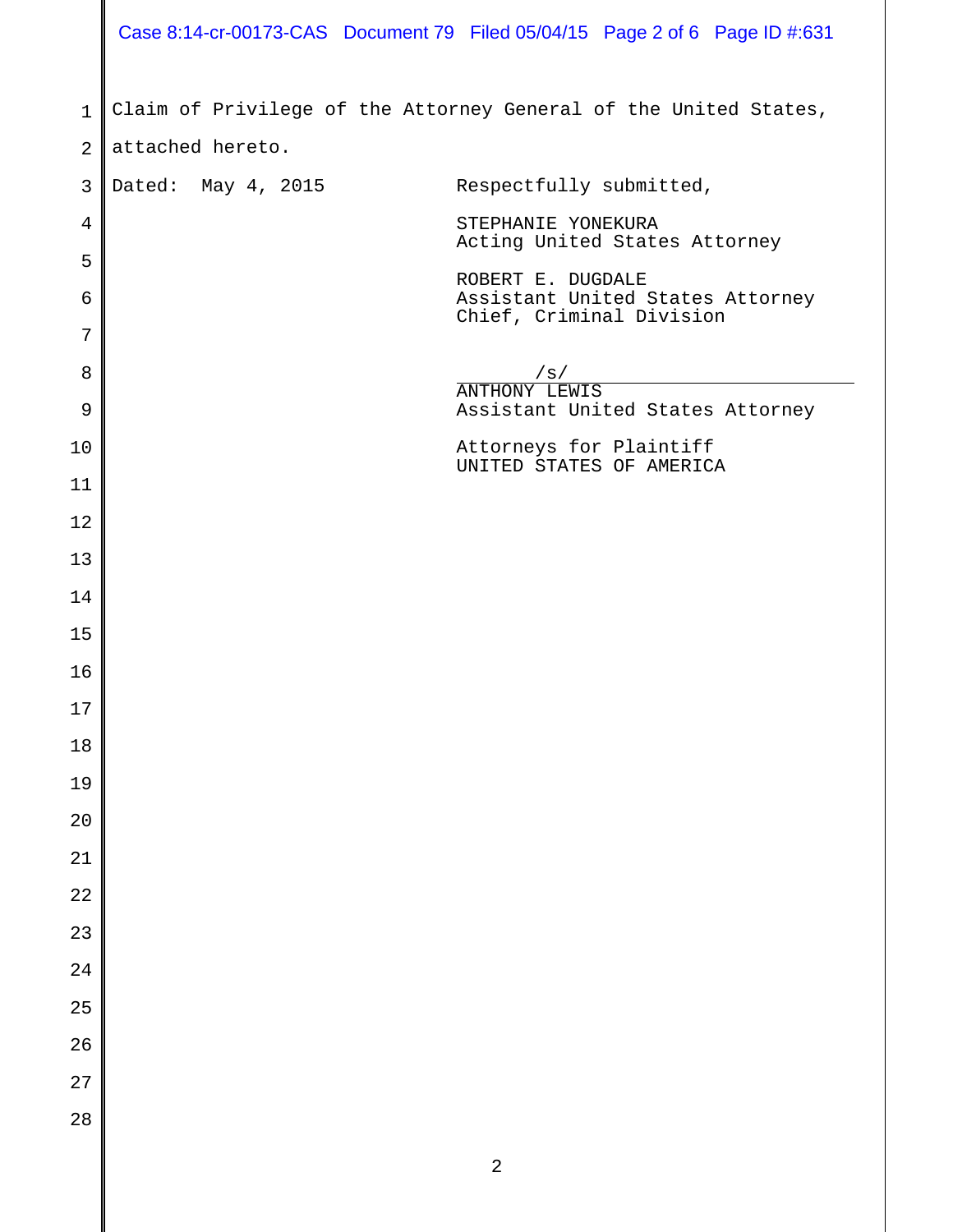Case 8:14-cr-00173-CAS Document 79 Filed 05/04/15 Page 3 of 6 Page ID #:632

**Declaration and Claim of Privilege of the Attorney General of the United States**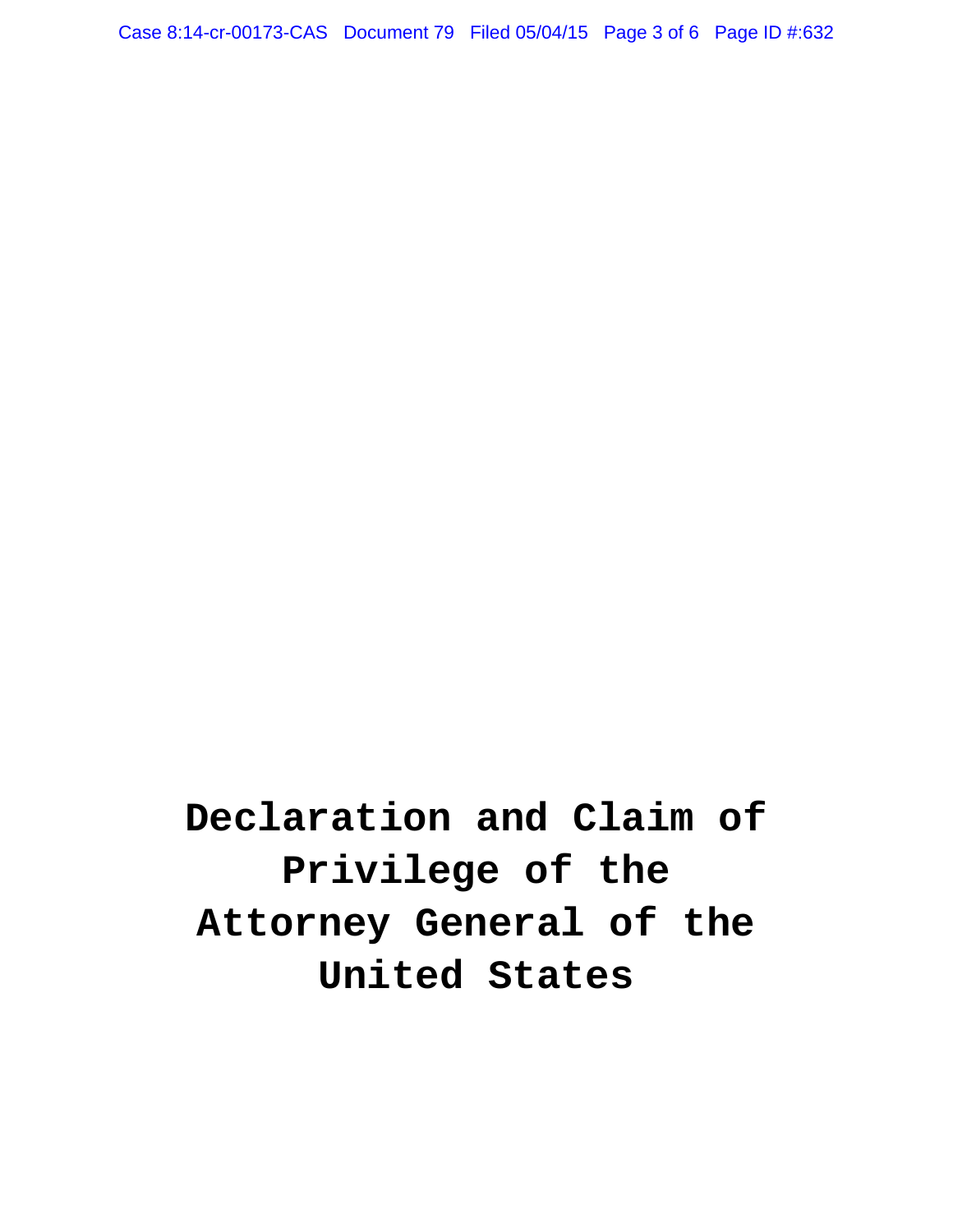Case 8:14-cr-00173-CAS Document 79 Filed 05/04/15 Page 4 of 6 Page ID #:633

## UNITED STATES DISTRICT COURT

## FOR THE CENTRAL DISTRICT OF CALIFORNIA

UNITED STATES OF AMERICA,

No. SA CR 14-173-CAS

**PRIVILEGE** 

ARATION AND CLAIM

Plaintiff,

v.

KEITH PRESTON GARTENLAUB,

Defendant.

## **DECLARATION AND CLAIM OF PRIVILEGE** OF THE ATTORNEY GENERAL OF THE UNITED STATES

I, Eric H. Holder, Jr., hereby declare the following:

I am the Attorney General of the United States of America and head of the United 1. States Department of Justice, an Executive Department of the United States. I have official custody of and control over the files and records of the United States Department of Justice. The matters stated herein are based on my knowledge, on consideration of information available to me in my official capacity as Attorney General, on information provided by agencies in the U.S. Intelligence Community, on discussions that I have had with other Justice Department officials, and on conclusions I have reached after my review of this information.

Under the authority of 50 U.S.C. §§ 1806(f) and 1825(g), I submit this declaration  $2.$ pursuant to the Foreign Intelligence Surveillance Act of 1978 ("FISA"), as amended, in connection with the above-captioned criminal proceeding. I have been advised that the Government presently intends to use information obtained or derived from FISA-authorized electronic surveillance and physical searches in the criminal proceeding against the Defendant. See 50 U.S.C. §§ 1806(c) and 1825(d). Accordingly, Defendant Keith Preston Gartenlaub, by and through his attorney, has filed a motion seeking disclosure of FISA-related materials and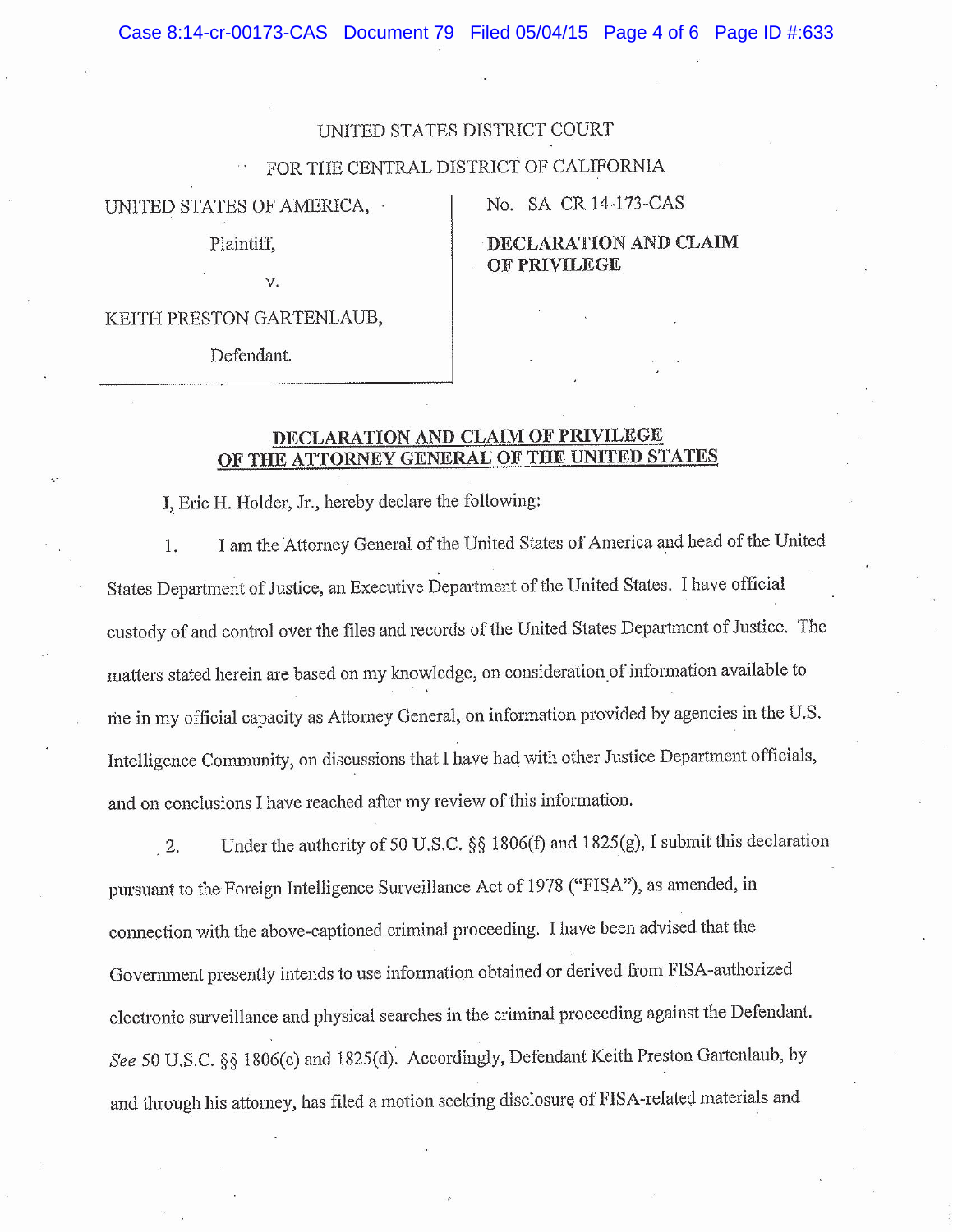suppression of FISA-acquired information (hereinafter the "Defendant's Motion"). The Government will file an opposition to the Defendant's Motion. For the reasons set forth in the Government's Opposition, it is necessary to provide this Court with the applications submitted to, and the orders issued by, the Foreign Intelligence Surveillance Court ("FISC"), as well as other related documents (hereinafter collectively referred to as "the FISA Materials").

Based on the facts and considerations set forth below, I hereby claim that it would  $3.$ harm the national security of the United States to disclose or hold an adversary hearing with respect to the FISA Materials. The United States will be submitting the relevant classified documents to this Court as part of a "Sealed Appendix," so this Court may conduct an in camera, ex parte review of the legality of the FISA collection at issue. My Claim of Privilege also extends to the classified portions of any memoranda and briefs the Government may file in connection with this litigation and to any oral representations that may be made by the Government that reference the classified information contained in the FISA Materials.

In support of my Claim of Privilege, the United States is submitting to the Court  $4.$ for in camera, ex parte review the Declaration of Joseph M. Demarest, Assistant Director, Cyber Division, Federal Bureau of Investigation. Mr. Demarest's Declaration sets forth, in detail, the specific facts on which my Claim of Privilege is based. The Declaration of Mr. Demarest is classified at the "TOP SECRET" level.

Relying on the facts set forth in Assistant Director Demarest's Declaration, I 5. certify that the unauthorized disclosure of the FISA Materials that are classified at the "TOP SECRET" level could reasonably be expected to cause exceptionally grave damage to the national security of the United States. I further certify that the unauthorized disclosure of the

 $-2-$